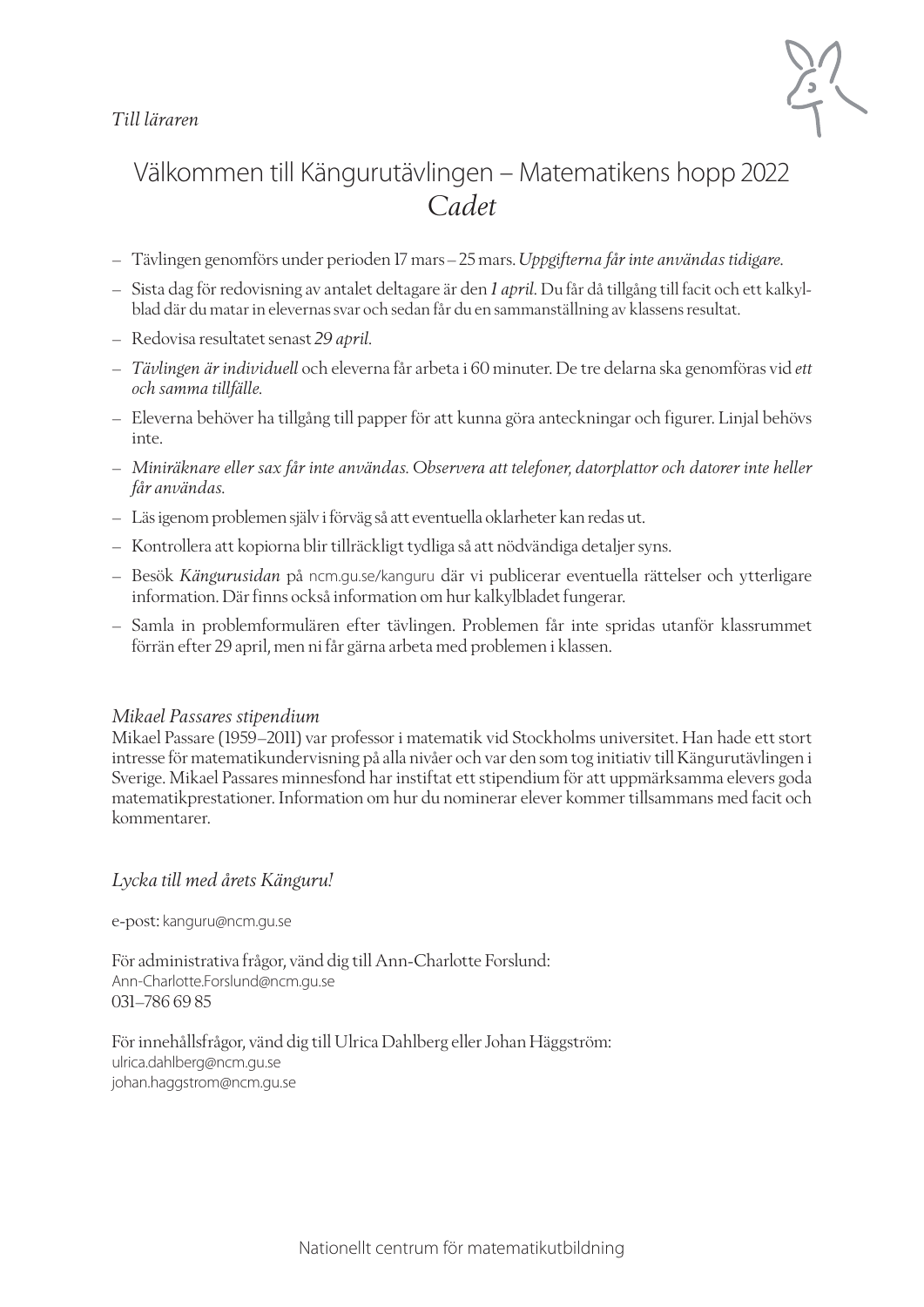

## Svarsblankett

### Markera ditt svar i rätt ruta

| <b>Uppgift</b> | $\boldsymbol{\mathsf{A}}$ | B | $\mathsf{C}$ | D | E            | Poäng |
|----------------|---------------------------|---|--------------|---|--------------|-------|
| 1              |                           |   |              |   |              |       |
| $\overline{2}$ |                           |   |              |   |              |       |
| 3              |                           |   |              |   |              |       |
| $\overline{4}$ |                           |   |              |   |              |       |
| 5              |                           |   |              |   |              |       |
| 6              |                           |   |              |   |              |       |
| $\overline{7}$ |                           |   |              |   |              |       |
| 8              |                           |   |              |   |              |       |
| 9              |                           |   |              |   |              |       |
| 10             |                           |   |              |   |              |       |
| 11             |                           |   |              |   |              |       |
| 12             |                           |   |              |   |              |       |
| 13             |                           |   |              |   |              |       |
| 14             |                           |   |              |   |              |       |
| 15             |                           |   |              |   |              |       |
| 16             |                           |   |              |   |              |       |
| 17             |                           |   |              |   |              |       |
| 18             |                           |   |              |   |              |       |
| 19             |                           |   |              |   |              |       |
| 20             |                           |   |              |   |              |       |
| 21             |                           |   |              |   |              |       |
| 22             |                           |   |              |   |              |       |
| 23             |                           |   |              |   |              |       |
| 24             |                           |   |              |   |              |       |
|                |                           |   |              |   | <b>SUMMA</b> |       |

Namn:.................................................................................................................................................

Klass:.................................................................................................................................................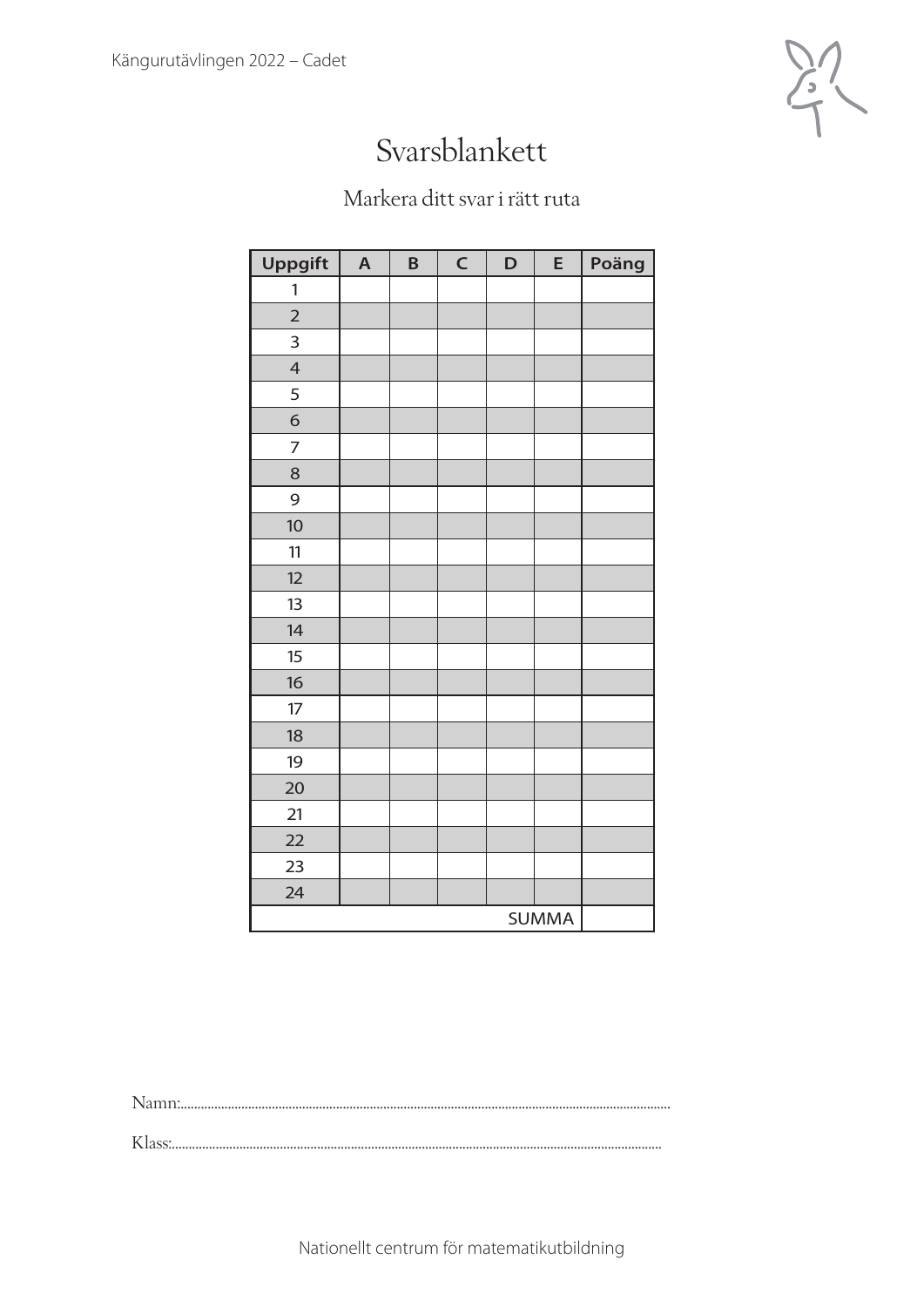# Kängurutävlingen – Matematikens hopp 2022 *Cadet*



### Three points problem

1 Beate rearranges the five numbered pieces shown to display the smallest possible nine- digit number. Which piece does she place at the right-hand end?

| $\overline{Q}$<br>$\check{ }$ | ÷ | $C \overline{31}$ $D \overline{59}$ | $\cup$ $\cup$ | E |  |
|-------------------------------|---|-------------------------------------|---------------|---|--|
|-------------------------------|---|-------------------------------------|---------------|---|--|

2 Kengu enjoys jumping on the number line. He always makes two large jumps followed by three small jumps, as shown, and then repeats this process over and over again. Kengu starts his jumping routine on 0. On which of these numbers will Kengu land during his routine?



3 The number plate of Kangy's car fell off. He put it back upside down but luckily this didn't make any difference. Which one of the following could be Kangy's number plate?

|  | $A$ 04 NSN 40 $B$ 60 SOS 09 $C$ 80 BNB 08 $D$ 06 HNH 60 $E$ 08 NBN 80 |          |
|--|-----------------------------------------------------------------------|----------|
|  |                                                                       | [France] |

5 The black and white caterpillar shown in the picture curls up to sleep. Which of the following could be seen? 4 Rob the Builder has a brick whose shortest side is 4 cm. He uses several such bricks to build the cube shown. What are the dimensions, in cm, of his brick?  $A 4 \times 6 \times 12$  cm  $B 4 \times 6 \times 16$  cm  $C 4 \times 8 \times 12$  cm  $D4 \times 8 \times 16$  cm  $E4 \times 12 \times 16$  cm *[Greece]*

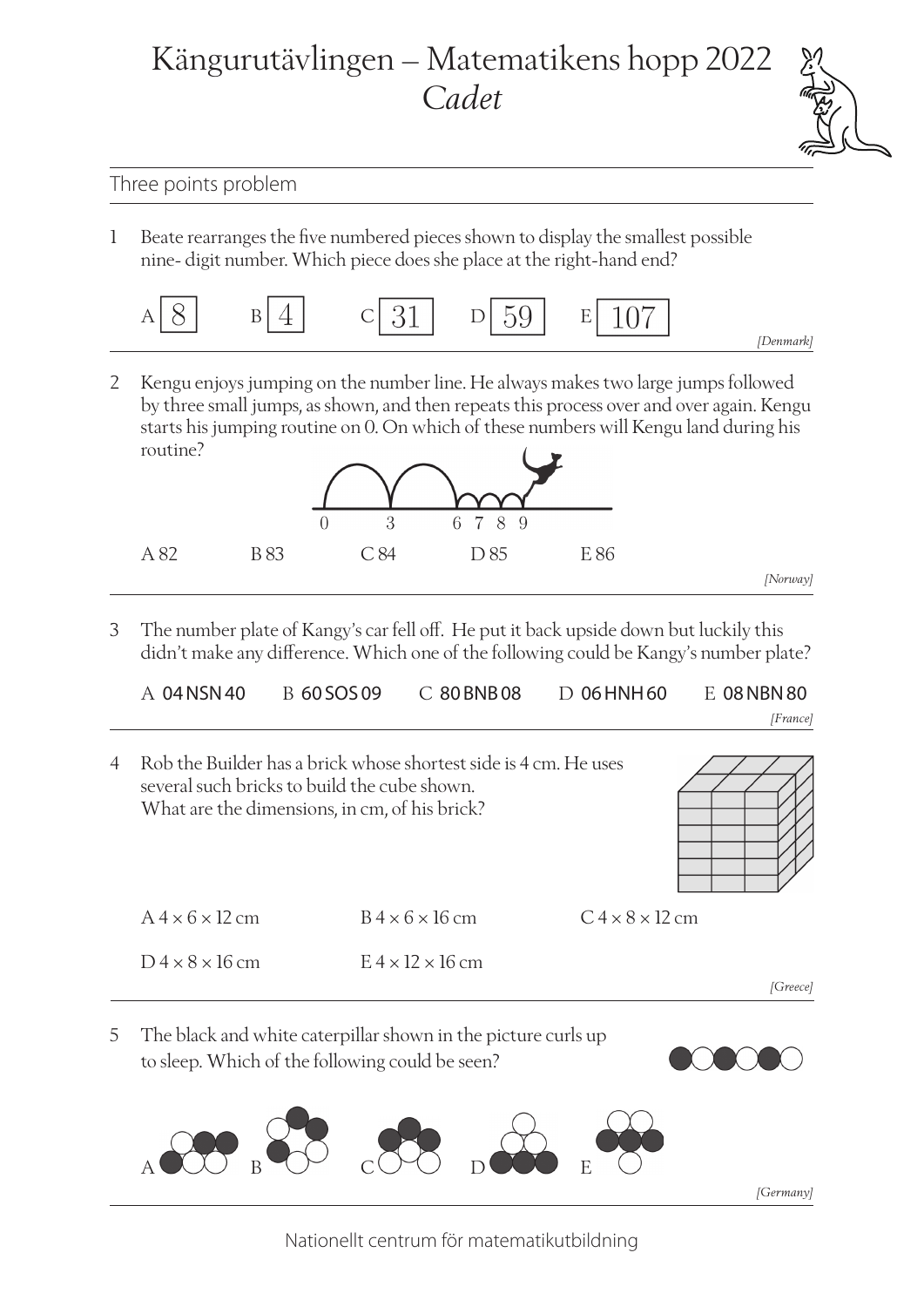

6 In the statement below there are five empty spaces. Sanja wants to fill four of them with plus signs and one with a minus sign so that the statement is correct. Where should she place the minus sign?

|   |                     |                     |                | $9$ 12 15 18 21=45                                                                                                                                                                                            |       |                                |
|---|---------------------|---------------------|----------------|---------------------------------------------------------------------------------------------------------------------------------------------------------------------------------------------------------------|-------|--------------------------------|
|   | A Between 6 and 9   |                     |                | B Between 9 and 12                                                                                                                                                                                            |       | C Between 12 and 15            |
|   |                     | D Between 15 and 18 |                | E Between 18 and 21                                                                                                                                                                                           |       |                                |
| 7 |                     |                     |                | There are five big trees and three paths in a park. A new tree is<br>planted so that for each path, there are the same number of trees<br>on both sides. In which region of the park is the new tree planted? |       | [Ireland]<br>B<br>$\mathsf{A}$ |
|   | $A$ $A$             | $B$ $B$             | C <sub>C</sub> | $D$ <b>D</b>                                                                                                                                                                                                  | E E   | [Germany]                      |
| 8 | A 25                | <b>B</b> 50         | C 75           | How many positive integers between 100 and 300 have only odd digits?<br>D 100                                                                                                                                 | E 150 |                                |
|   |                     |                     |                |                                                                                                                                                                                                               |       | [France]                       |
|   | Four points problem |                     |                |                                                                                                                                                                                                               |       |                                |

9 Gerard wrote down the sum of squares of two numbers, as shown. Unfortunately some of the digits cannot be seen because they are covered in ink. What is the last digit of the first number?



10 The distance between two shelves in the cupboard in Monica's kitchen is 36 cm. She knows that a stack of 8 of her favourite glasses is 42 cm tall and that a stack of 2 glasses is 18 cm tall. What is the largest number of glasses that can be stacked and still fit onto the lower shelf? A 3 B 4 C 5 D 6 E 7 *[Norway]*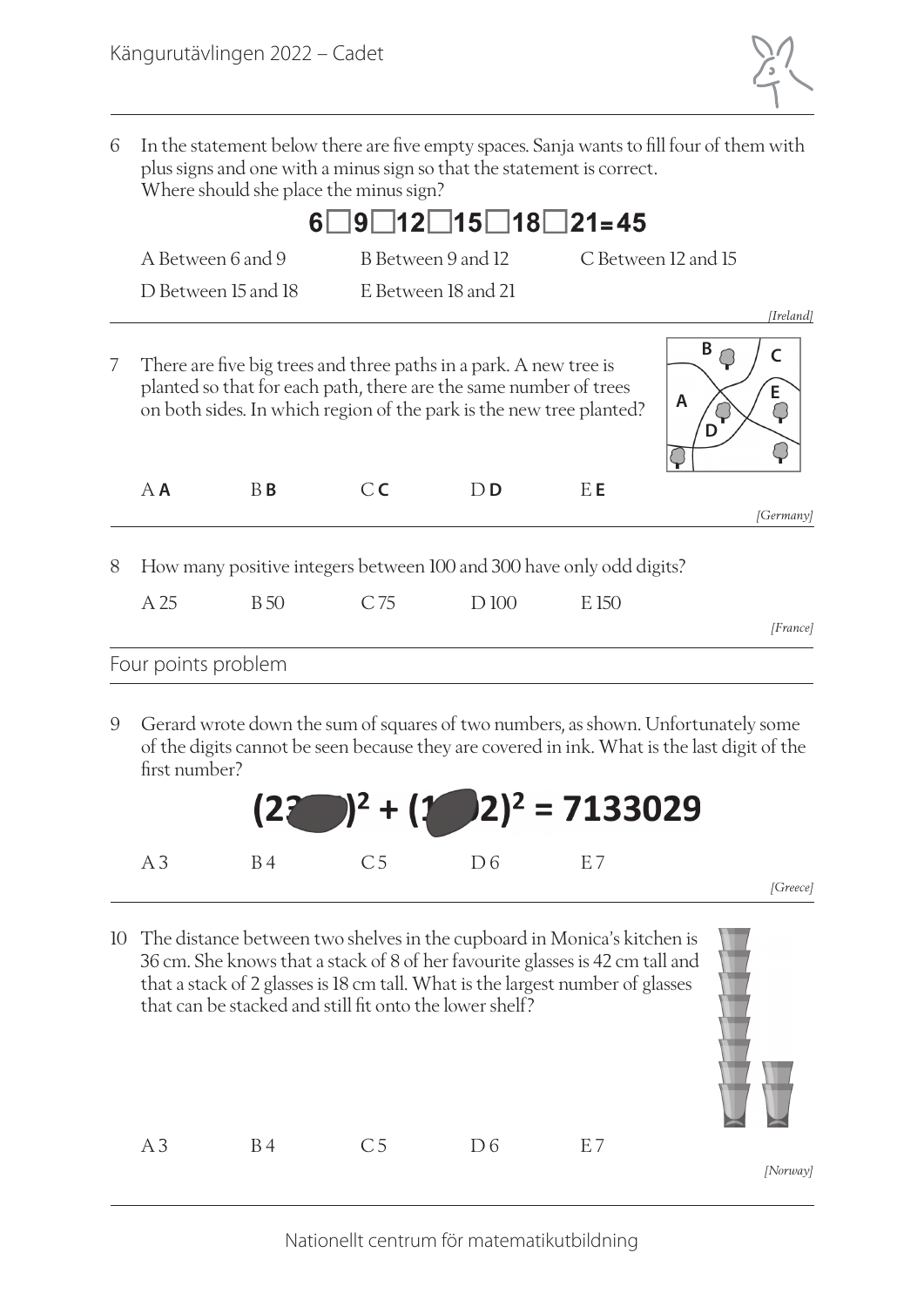

11 On a standard die, the sum of the numbers of dots on opposite faces is always 7. Four standard dice are glued together as shown. What is the minimum number of dots that could lie on the whole surface?



12 Three sisters, whose average age is 10, each have different ages. When they get together in pairs, the average ages of two such pairs are 11 and 12. What is the age of the eldest sister?



14 In my office, there are two clocks. One clock gains one minute every hour and the other loses two minutes every hour. Yesterday I set them both to the correct time but when I looked at them today, I saw that the time shown on one was 11:00 and the time shown on the other was 12:00. What time was it when I set the two clocks?

| A 23:00 | B 19:40 | C 15:40 | D 14:00 | E 11.20 |             |
|---------|---------|---------|---------|---------|-------------|
|         |         |         |         |         | [Catalonia] |

15 Werner wrote a list of numbers with a sum of 22 on a piece of paper. Ria then subtracted each of Werner's numbers from 7 and wrote her answers down. The sum of Ria's numbers is 34. How many numbers did Werner write down?

| A7 | <b>B</b> 8 | C <sub>9</sub> | D10 | E 11 |
|----|------------|----------------|-----|------|
|    |            |                |     |      |

*[Greece]*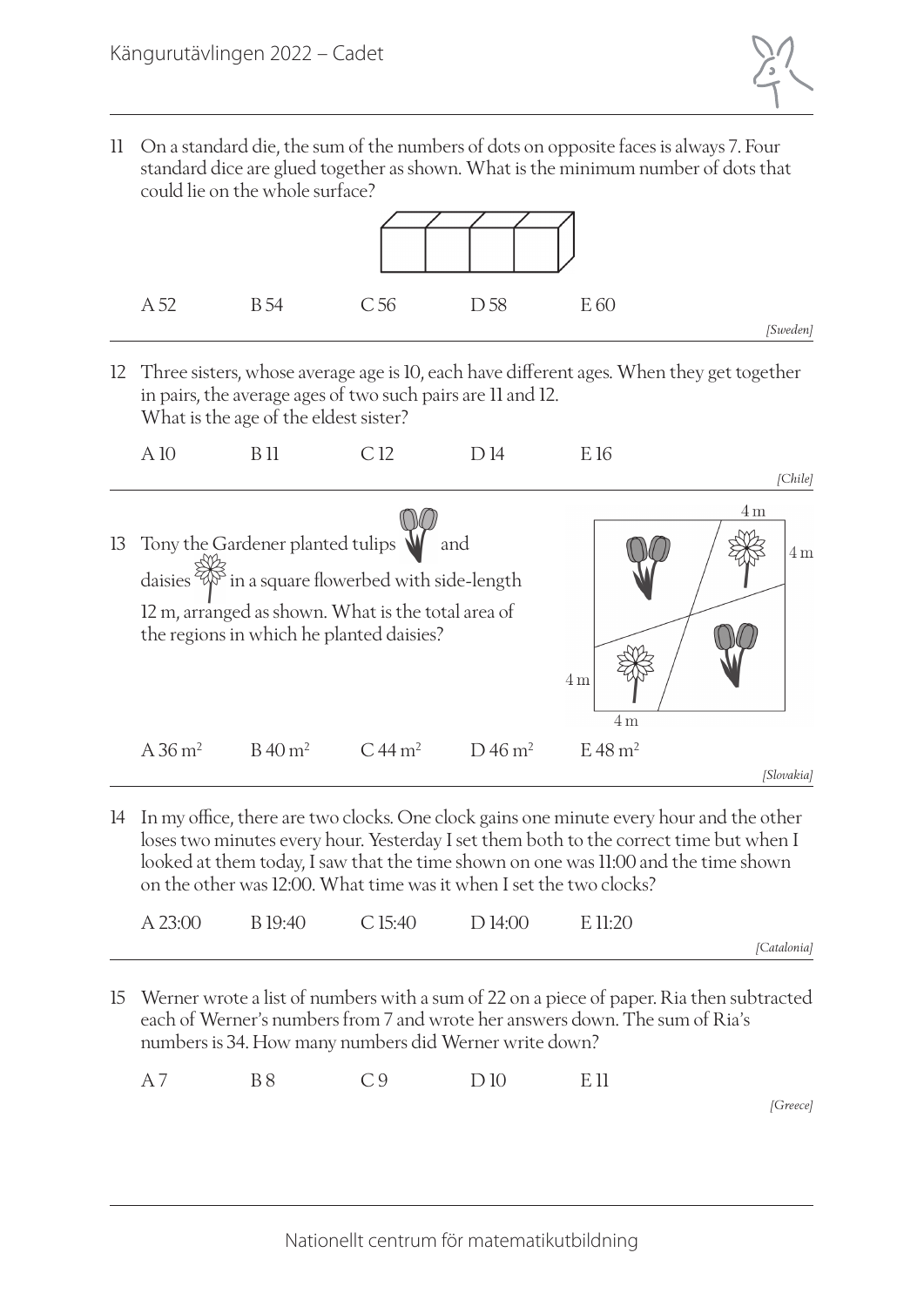



so that, using the rest of his green paint and some extra blue and/or yellow paint, he could make 5 litres of paint of the correct shade of green?

A  $\frac{5}{3}$  litres B  $\frac{3}{2}$  litres C  $\frac{2}{3}$  litres D  $\frac{3}{5}$  litres E  $\frac{5}{9}$  litres

*[Greece]*